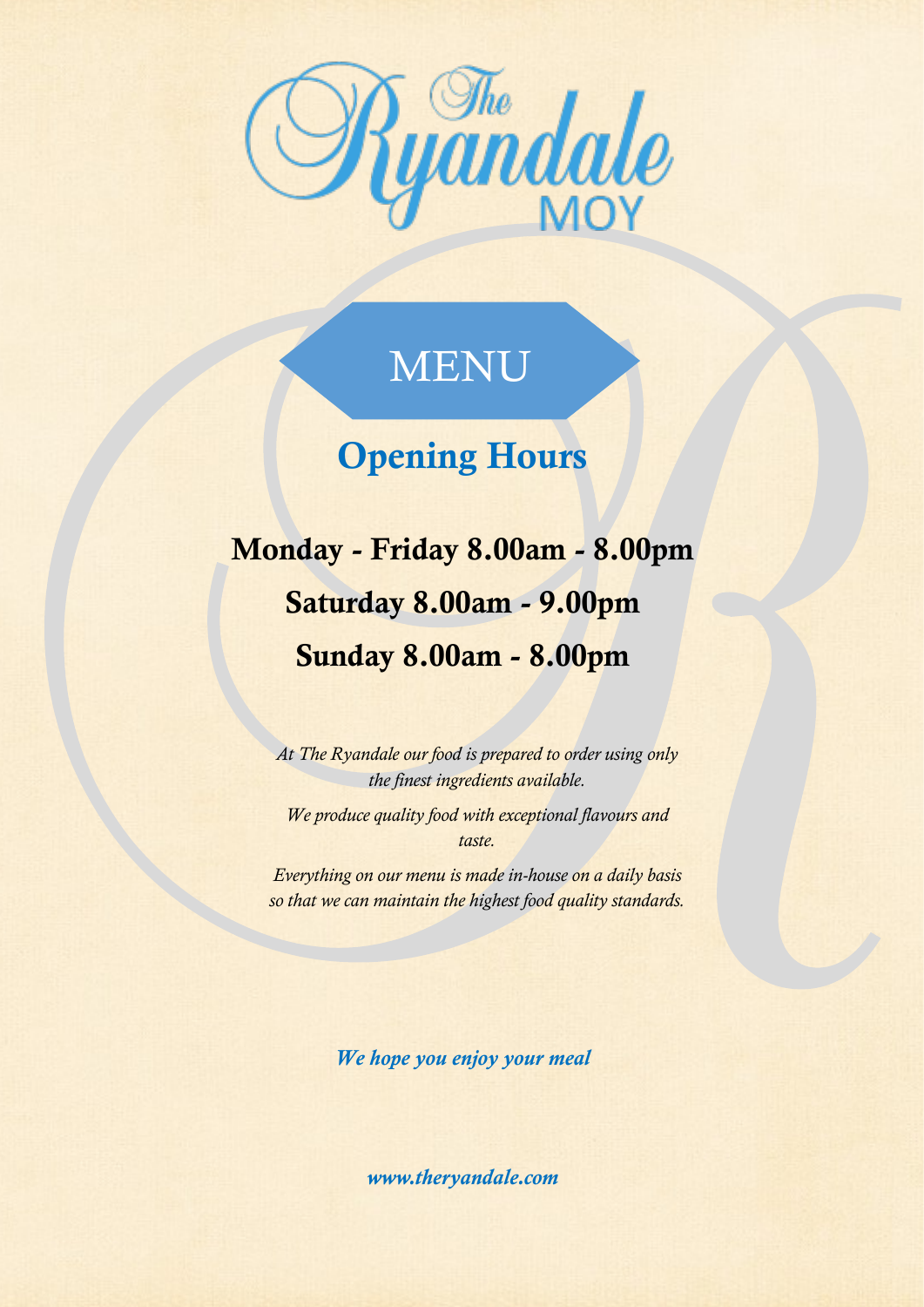### **STARTERS**

| with wheaten bread                                  |  |
|-----------------------------------------------------|--|
|                                                     |  |
| with cheese 50p extra                               |  |
|                                                     |  |
| baby gem, bacon, croutons & parmesan                |  |
|                                                     |  |
| seasonal leaves & garlic aioli                      |  |
|                                                     |  |
|                                                     |  |
| Little gem, peppers & sundried tomato & chilli mayo |  |
|                                                     |  |
| Cranberry & port dressing                           |  |
|                                                     |  |
| Chilli dip                                          |  |
|                                                     |  |

*Please Note: All our food is prepared in a kitchen where nuts, gluten and other allergens are present. Our menu descriptions do not include all ingredients. If you have a food allergy, intolerance or special dietary requirement it is essential that you let us know when placing your order. Full allergen information is available.* 

*(GF): Gluten free (V): Vegetarian (VG): Vegan (H): Healthy Option (D): Diary Free Anything notarised with a (?) Can be made to suit dietary requirement*

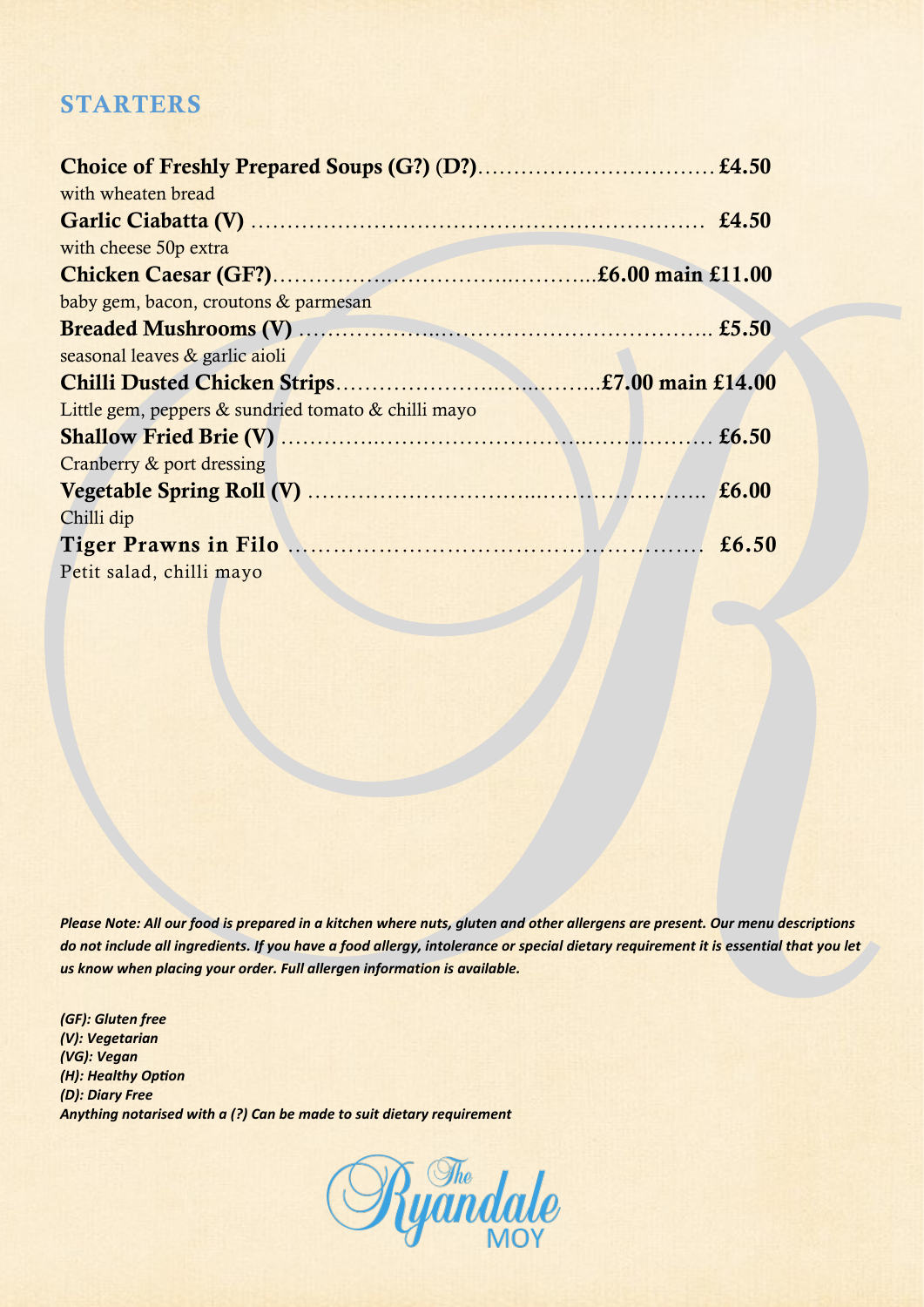## MAIN COURSES

#### *CHICKEN*

| roast chicken pieces in Chef's own curry sauce, poppadom & herb infused rice |        |
|------------------------------------------------------------------------------|--------|
|                                                                              | £12.95 |
| mixed baby leaf salad, side order & choice of dip                            |        |
|                                                                              | £13.50 |
| Spiced crumbed chicken fillet, bacon, chipolte sauce, cheddar & side order   |        |
|                                                                              |        |
| needs no introduction! Garlic bread                                          |        |
|                                                                              |        |
| Choice of chicken, turkey, ham                                               |        |
|                                                                              |        |
|                                                                              |        |
| breaded chilli chicken, Asian style vegetables                               |        |
|                                                                              |        |
| Scallion mash and choice of sauce                                            |        |
|                                                                              |        |
|                                                                              |        |

#### *FISH*

| mushy peas, tartar sauce & side order                                       |  |
|-----------------------------------------------------------------------------|--|
|                                                                             |  |
| served with soy and chilli seared vegetables. (Noodles or Rice if you wish) |  |
|                                                                             |  |
| served with sundried tomato & gherkin salad, tartar sauce & side            |  |

*Please Note: All our food is prepared in a kitchen where nuts, gluten and other allergens are present. Our menu descriptions do not include all ingredients. If you have a food allergy, intolerance or special dietary requirement it is essential that you let us know when placing your order. Full allergen information is available.* 

*(GF): Gluten Free (V): Vegetarian (VG): Vegan (H): Healthy Option (D): Diary Free Anything notarised with a (?) Can be made to suit dietary requirement*

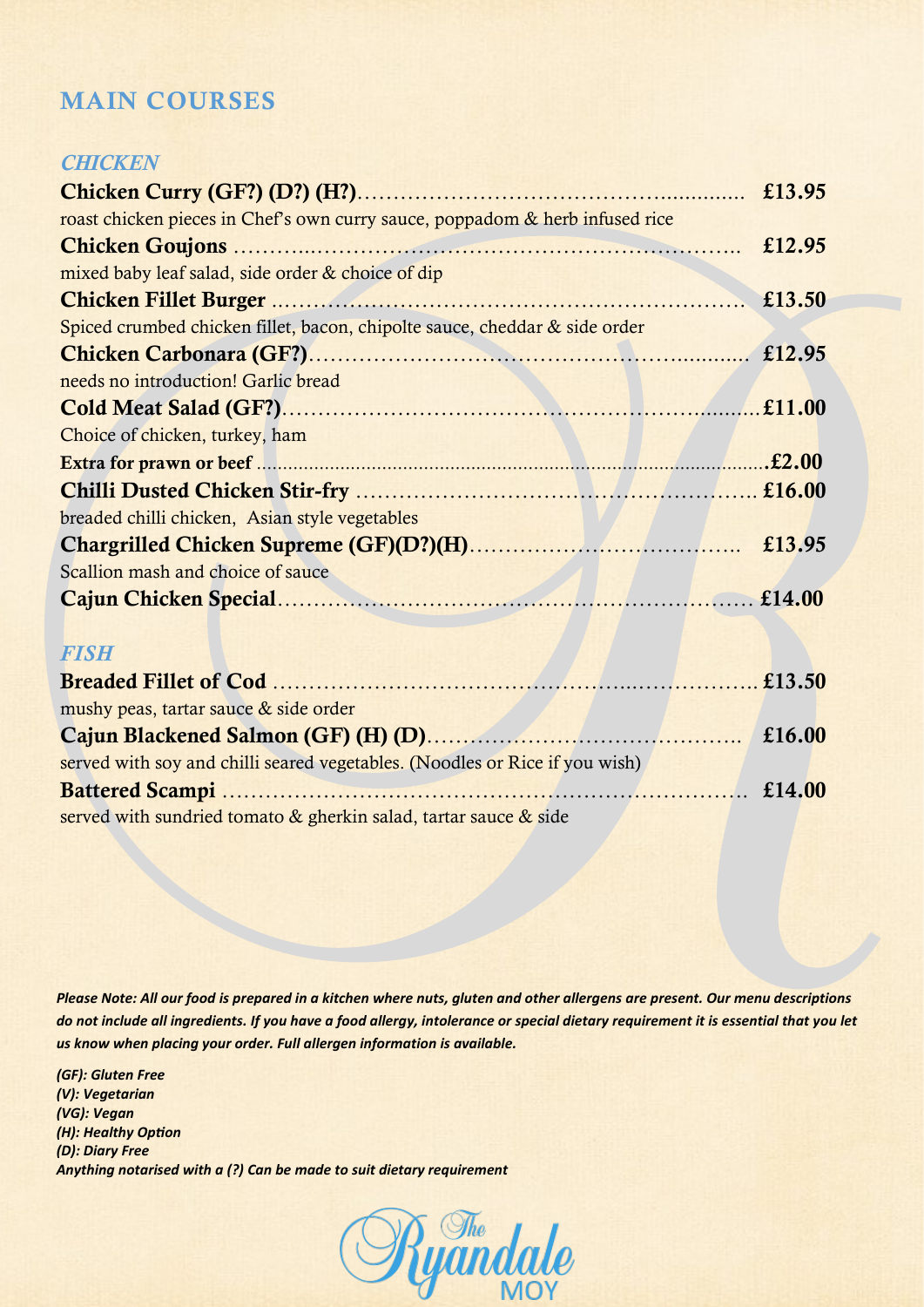#### *GRILLED*

*All our meat is supplied by McAtamney's Award Winning Butcher (Cookstown) hung for a minimum 28 days for flavour and tenderness*

|                                                                             | £18.00 |
|-----------------------------------------------------------------------------|--------|
|                                                                             |        |
|                                                                             |        |
|                                                                             |        |
| All steaks are served with battered onions & choice of side                 |        |
|                                                                             | £2.95  |
|                                                                             |        |
|                                                                             |        |
| 60z Ribeye, colcannon potato, crispy tobacco onions & choice of sauce       |        |
|                                                                             |        |
|                                                                             |        |
| Beef fillet strips, saute onion, mushrooms, pepper sauce on garlic ciabatta |        |
|                                                                             |        |
| cheddar, bacon, BBQ sauce, served in a Sour dough bun & side order          |        |
|                                                                             |        |
| Pickled cabbage, sweet potato, soy & ginger glaze                           |        |
|                                                                             |        |
| Petit salad, coleslaw and garlic ciabatta & choice of side                  |        |

*Please Note: All our food is prepared in a kitchen where nuts, gluten and other allergens are present. Our menu descriptions do not include all ingredients. If you have a food allergy, intolerance or special dietary requirement it is essential that you let us know when placing your order. Full allergen information is available.* 

*(GF): Gluten free (V): Vegetarian (VG): Vegan (H): Healthy Option (D): Diary Free Anything notarised with a (?) Can be made to suit dietary requirement*

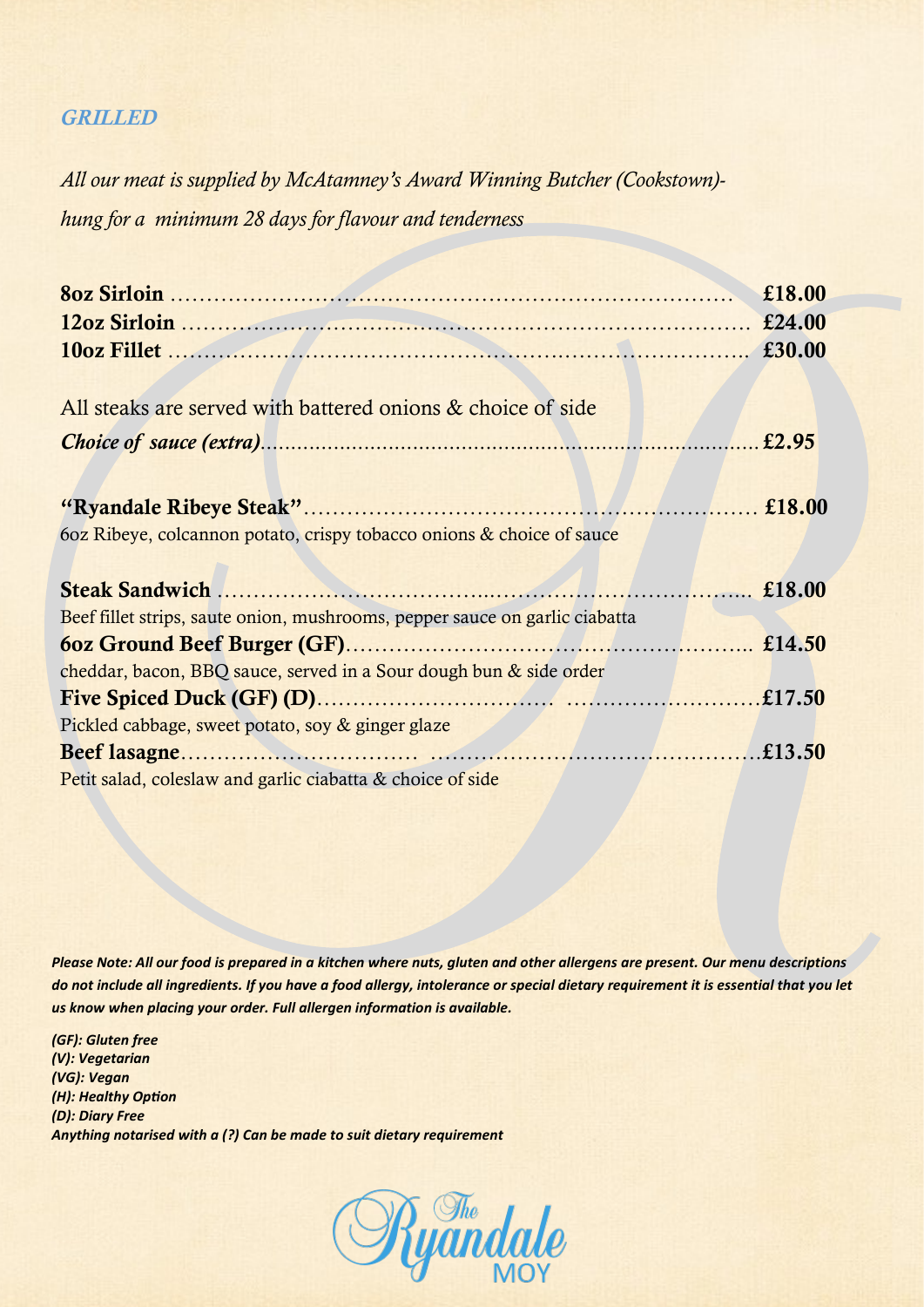#### VEGETARIAN/ VEGAN

| Roast Vegetables, Homemade Marinara Sauce                        |  |
|------------------------------------------------------------------|--|
|                                                                  |  |
| Sweet chilli dressing                                            |  |
|                                                                  |  |
| Herbed rice & poppadum                                           |  |
|                                                                  |  |
| Sour Dough Bap, BBQ Sauce, Vegan coleslaw, gerkin & tomato salad |  |

#### CHILDRENS MENU (under 12s)

| <b>Free Ice-Cream with Every Kids Meal</b> |  |
|--------------------------------------------|--|

### CHILDREN'S DESSERT

*Please Note: All our food is prepared in a kitchen where nuts, gluten and other allergens are present. Our menu descriptions do not include all ingredients. If you have a food allergy, intolerance or special dietary requirement it is essential that you let us know when placing your order. Full allergen information is available.* 

*(GF): Gluten free (V): Vegetarian (VG): Vegan (H): Healthy Option (D): Diary Free Anything notarised with a (?) Can be made to suit dietary requirement*

*S <sup>The</sup> dal*